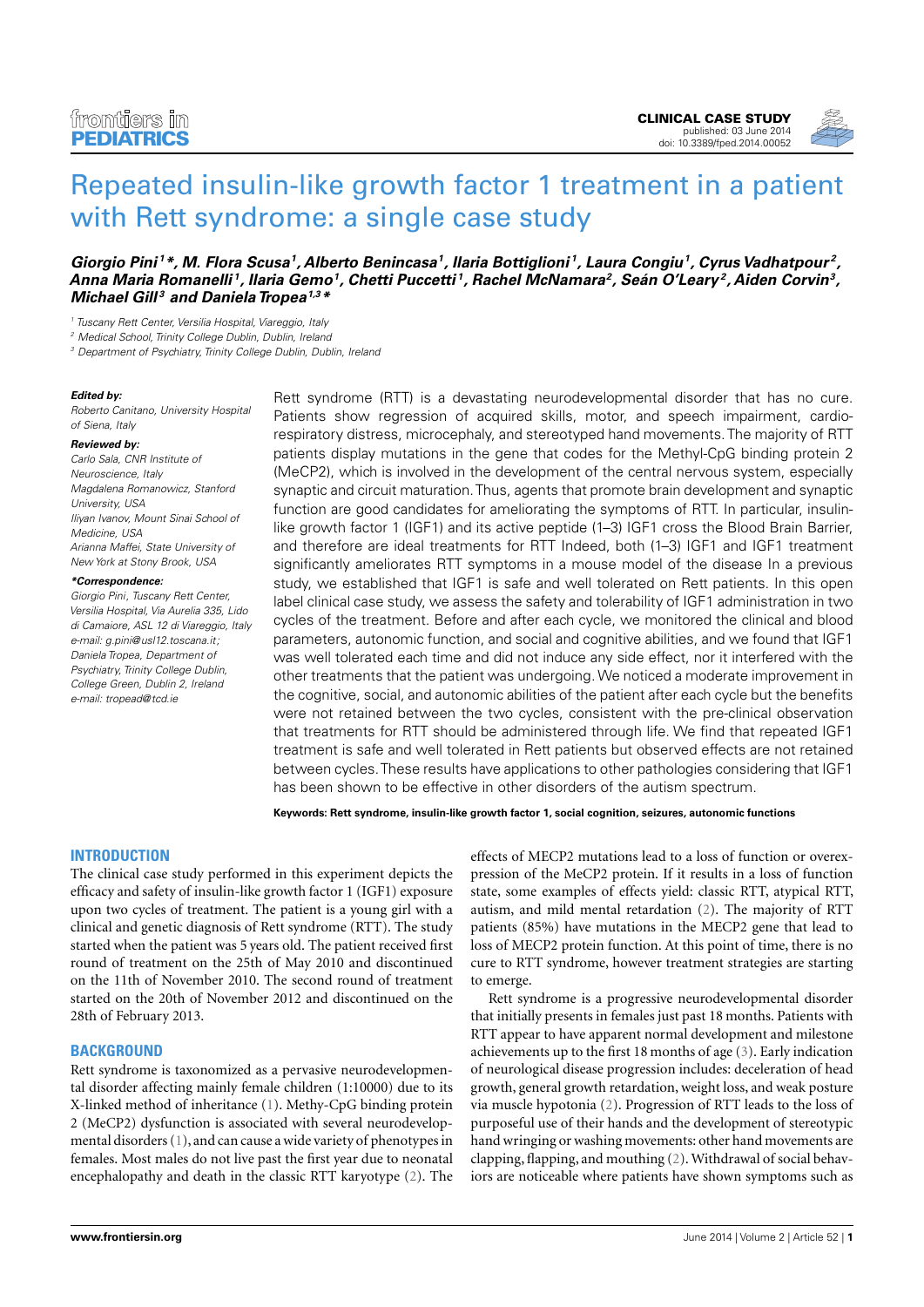irritability, self-abusive mannerisms, blank faces, audio hypersensitivity, reduction of eye contact, unresponsiveness to social cues, and indifference to variable environments [\(2\)](#page-9-1). Eventual losses in motor coordination, ataxia, and gait apraxia are symptoms of motor pathway deterioration [\(2\)](#page-9-1). Most girls eventually require wheel chair assistance during teenage years. Autonomic perturbations include hyperventilation (and other breathing abnormalities), seizures with variable severity, cardiac abnormalities, constipation, parkinsonian features, and oropharyngeal dysfunction [\(2\)](#page-9-1). Patients may have a normal appetite but still experience weight loss and osteopenia. Structural abnormalities include scoliosis and rigidity. Behavioral complications involve teeth grinding, temper tantrums, depression, and anxiety. The condition eventually plateaus and the patient may live up to their seventh decade [\(2\)](#page-9-1).

MeCP2 is an example of a mammalian protein that binds to methylated CpGs. For its ability to bind DNA and influence gene expression, MeCP2 is mostly believed to be a transcription factor [\(1\)](#page-9-0), however localization of MeCP2 outside the nucleus and in the synaptic compartments [\(4\)](#page-9-3) suggest that MeCP2 protein may have also functions directly related to synaptic activity. Inheritance of the MECP2 gene follows an X-linked dominant pattern and sporadic mutations are prevalent in 85% of classic RTT cases [\(2\)](#page-9-1). Mutations that have been noted on the spectrum include missense, nonsense, and frame shift mutations for this protein. Mutations impacting on the nuclear localization sequence of MeCP2 or early truncating mutations have more severe phenotypes in comparison to missense mutations; while C-terminal deletions are thought to cause milder phenotypes. There is an association between the severity of the mutation and the severity of the phenotype [\(5\)](#page-9-4). The phenotype of the female is highly variable depending on the expression levels of the unaffected copy of MECP2 on the other X chromosome.

The identification of the gene associated with Rett made possible the generation of mutant mice defective in MeCP2 functions. The mice have signs that resemble patients' symptoms and therefore constitute a valid model for the study of neurobiology of Rett and for testing candidate therapeutics. A significant discovery has emerged from two independent groups concluding that in the mouse model, the reactivation of the natural Mecp2 gene in the adult mutant mice partially reestablished normal phenotype [\(6,](#page-9-5) [7\)](#page-9-6). This finding implies that when the normal brain has impairment by a dysfunctional MeCP2, control conditions can be restored in the central nervous system. However, Zoghbi's lab has shown that drug treatment for RTT has to be administered during the whole life of the patients [\(8\)](#page-9-7).

Neurobiological analysis shows that MeCP2 mutations produce defects in central nervous system development, specifically in the maturation of circuits and synapses [\(4,](#page-9-3) [9\)](#page-9-8). Therefore, medical treatments focused on brain development and synaptic functioning is promising for the regression of RTT. Indeed, a research study noted that overexpression of brain-derived neurotrophic growth factor (BDNF), which is a neurotrophin that has involvement in brain development and plasticity, resulted in the neutralization of the MeCP2 deficiency [\(10\)](#page-9-9). This allowed for the consideration of growth factors, which are centralized around their involvement of neuronal and synaptic growth, toward potential treatment options for RTT syndrome. BDNF is incapable of crossing the blood brain

barrier, so it is of no use for immediate pharmacological therapy consideration. However, IGF1 and its active peptide (1–3) IGF1, are capable of crossing the blood brain barrier. This quality makes them an ideal drug for treatment in neurodevelopmental disorders like RTT. Research has shown that IGF1 peptide treatment partially restored spine density and synaptic amplitude in the mouse model [\(9\)](#page-9-8). The treatment was started at 2 weeks of age and was noted to stabilize cortical plasticity to the wild-type level. One of the major effects noted in this study was after the treatment of IGF1; MeCP2 KO with treatment mice improved from an average of 60-day lifespan to an average of 90-day lifespan in comparison with KO without treatment mice. Not only did the KO mice with treatment have increased life span, but also improved respiratory, cardiac, and locomotor function. In the study from Tropea et al. [\(9\)](#page-9-8) (1–3) IGF1, has already shown to ameliorate the symptoms of RTT in the mouse model of the disease. IGF1 has also been shown to be an effective therapy in MeCP2 KO mice [\(11\)](#page-9-10). Other studies show that IGF1 is a suitable treatment for human RTT patients and that there are no known risks associated with IGF1 administration [\(12,](#page-9-11) [13\)](#page-9-12). In our previous study, six girls with classic RTT, between 4 and 11 years of age, were administered IGF1 subcutaneously twice per day for 6 months. They were evaluated based on the effectiveness of the treatment and it was reported that IGF1 partially restored a significant amount of the symptoms of RTT. From this study, all families and caretakers noticed an improvement in cognitive abilities of the girls and their interactions with the surrounding environment. Considered McGraw's study, lifelong therapy is necessary to combat RTT syndrome, like IGF1 for MeCP2 dysfunction [\(8\)](#page-9-7).

The aim of this paper is to evaluate if repeated cycles of IGF1 is a suitable method, in respect to safety and efficacy, for a life-long treatment option in the human model. The clinical case study in this report depicts a patient receiving two cycles of IGF1 treatment and clinical parameter assessments. Also, we provide insight on how the patient responds after the treatment with two clinical evaluations after the treatment cycles. The study is an open label study, and the child displays classic RTT syndrome, where the phenotypic onset of the disease took place between the eighth and ninth month. The child started the first IGF1 cycle in May 2010, when the child was in the fifth year of age. IGF1 was administered twice daily (0.1 mg/kg) for 6 months. Two years later, another cycle of treatment was started. The dosage and routes of administration were the same, but the second cycle lasted 4 months. In between each cycle, blood parameters were monitored and autonomic responses evaluated. During both cycles, IGF1 was well tolerated in each cycle and no direct side effect was observed. IGF1 is also shown to cause no interference with the anti-epileptic medications that the patient was undergoing. Based on the conclusion of this experiment, the treatment is believed to promise a strong impact on RTT syndrome.

#### **SUBJECTS AND METHODS**

#### **CLINICAL ANALYSIS**

We evaluated the RTT patient's overall physical health, RTTassociated phenotypic expressions of the patient, and growth developments. We took notes, recorded in the Section ["Results,](#page-2-0)" during various stages of the treatment process during two cycles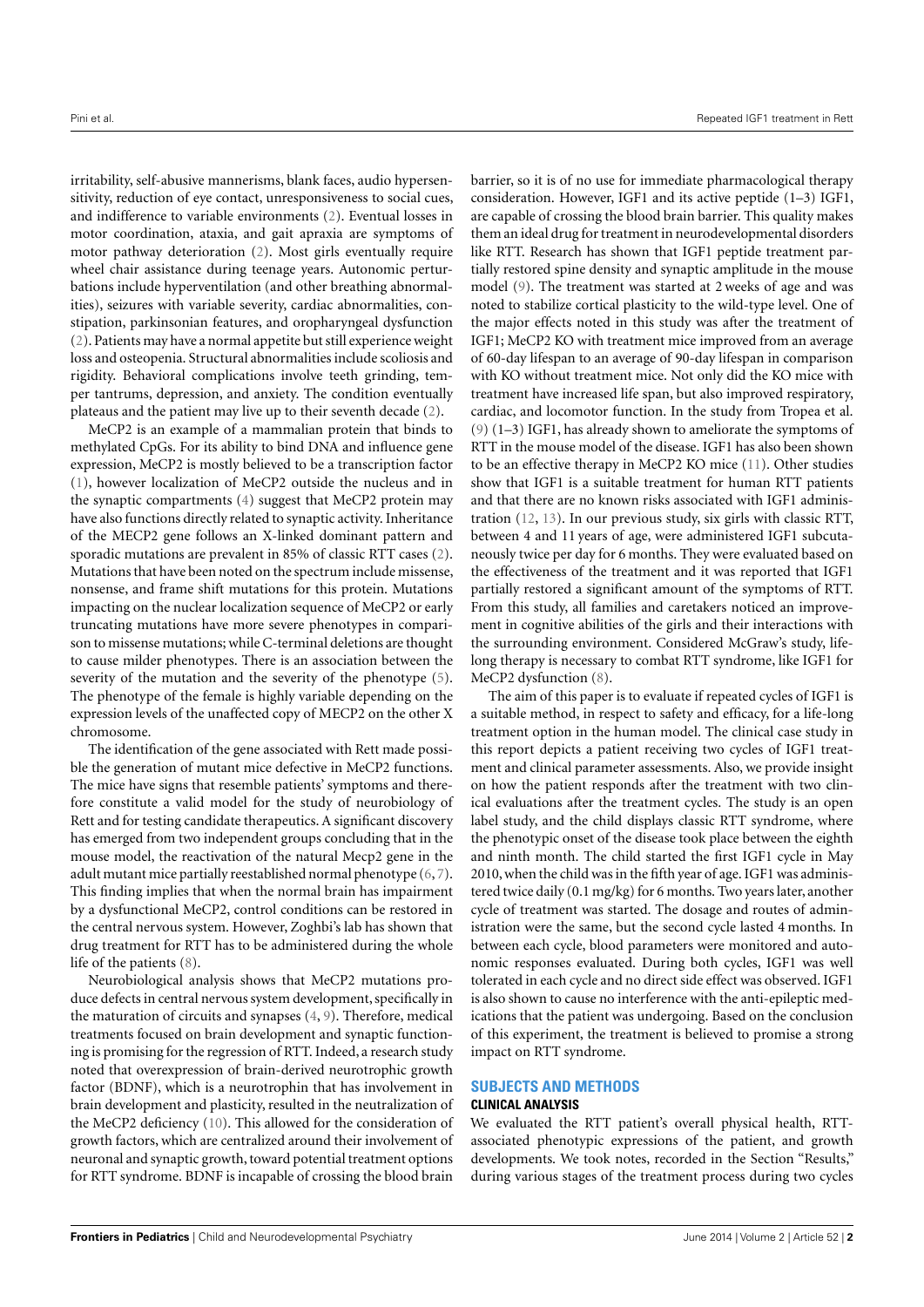of IGF1 exposure. The parents kept a diary with daily annotations of glycemia levels and alterations in behavior (sleep, eating, etc.)

# **Patient screening**

Patient was chosen based on the presentation of classic RTT syndrome and confirmed mutation in the MECP2 gene. The family gave written consent for partaking in this study before any treatment took place. The selection criteria are described in Pini et al. [\(12\)](#page-9-11).

# **Treatment administration**

Mecasermin–Increlex (IGF1) was subcutaneously administered twice daily (0.1 mg/kg) in two cycles: the first cycle lasted nearly 6 months, and the second cycle lasted 4 months, with a 2 years gap between the two cycles. Possible side effects include hypoglycemia (headache, dizziness, nausea, and perspiration), tonsil hypertrophia, and local irritation at the injection site. The family was thoroughly informed about the treatment process; the caretakers of the patient were trained to perform daily injections, and were provided with a kit to measure glycemic levels. Patients were observed for side effects during every visit and critical events were recorded and are in summarized in the Section ["Results.](#page-2-0)"

# **Post treatment examination**

The patient was followed up twice after each cycle to evaluate general health after IGF1 exposure. Patient was physically examined based on cardio-respiratory factors, body growth parameters, and motor abilities. Critical events were recorded along with the corresponding epileptic treatment at that time. Behavioral examination along the parameters of social interaction and mood were also evaluated.

# **VIDEO ANALYSIS OF COGNITIVE AND SOCIAL ABILITIES**

Video analysis utilized approximately 20 h of video recordings of RTT patients and was filmed in Versilia Hospital (Italy). The RTT patient observed in this paper was an analyzed participant in this study. The investigators, analyzing the videos, were not aware that the patient had received IGF1 treatment. Observed preliminary footage from additional patients yielded the design of the scoring criteria. It was decided to score the girls on 20 features,10 negatives, and 10 positives. The patient was scored in each feature on a scale from 1 to 5, with 1 indicating extreme RTT, 2 indicating severe RTT, 3 indicating moderate RTT, 4 indicating mild RTT, and 5 indicating absent RTT. In this way, a lower score was related to a more prevalent RTT-like behavior. The 10 negative features chosen were: hand wringing, biting, rocking, hitting, indiscriminate moaning, tongue chewing, vacant staring, bruxism, breath-holding/apnea, and Valsalva maneuver. The 10 positive features chosen were: pointing, manipulating, reaching for something, ability to mimic/imitate, indicating yes/no with head gesture, reactivity to a call, reactivity to an object, smiling in response to a stimulus, deliberate vocalization, and attention.

# <span id="page-2-0"></span>**RESULTS**

The patient was born from the mother's first pregnancy. The mother suffers from epilepsy and was treated with anti-epileptic drugs (AEDs) since adolescence. The patient was born at week 38

of gestation by cesarean section due to an emergency response. At birth, the patient had the following dimensions: 2600 g in weight, 45.5 cm in length, and 33 cm in head circumference. The newborn received artificial feeding due to maternal agalactia. At the approximate age of 9 months, the child presented with: frequent pyloric stenosis, decreased stimulus to environment, mentally absent, and showed stereotypic hand to mouth and washing movements. The patient's motor development showed independent seat positioning acquired at 8 months with kyphosis of the bust: unimanual walking with support at 18 months with mild postural tremor. At 18 months, the patient's use of hands was discrete and she could grab objects and press buttons. The patient's language development showed production of vocalization and infrequent simple syllabic doublings (bi-bi-, ma-ma, ba-ba). The patient showed bruxism with variable power. The patient had tendency to be constipated and sphincter control was not acquired. The sleep–wake rhythm was characterized by frequent nocturnal awakening and was prescribed Niaprazine (Nopron). On the 2nd of August 2006, genetic testing for RTT indicated a mutation c.  $397C > T (R133C)$ of exon 4 of the MECP2 gene.

The clinical case study performed in this experiment depicts the efficacy and safety of IGF1 exposure upon two cycles of treatment. Careful consideration was executed in monitoring to the effects of IGF1 in both autonomic function and blood parameters. The patient received first round of treatment on the 25th of May 2010 and discontinued on the 11th of November 2010. The second round of treatment started on the 20th of November 2012 and discontinued on the 28th of February 2013. The dosage for IGF1 was the same in both cycles: 0.1 mg/kg maintenance dosages and 0.05 mg/kg first and last weeks were adjustment dosages. Our findings are noted below during each visit with the patient during their cycles of IGF1 treatment.

# **FIRST CYCLE OF IGF1 TREATMENT**

The first experimentation with IGF1 started on 25th of May 2010 (first cycle), when the patients were 5 years and 8 months. We clinically assessed the patient and results were noted as follows: patient has slight ataxic ambulation, which required minimum support; slight hypotonia was noticeable and babinsky positive ROT hyper-excitability; wide-spread bouts of tremor often associated with tachypnea, and possible grasping of objects upon request. Patient demonstrated expressive language, characterized by varied and modulated vocalizations. The patient had a calm demeanor with discreet interest in external environment and surrounding people.

Second visit was on the 31st of August 2010. The patient showed good clinical health and similar ambulation as the first visit. The patient showed coastal navigation with the family. The hypotonia and wide-spread tremor was the same as first visit. The patient showed improvement in grip of objects. The patient continued to demonstrate expressive language, characterized by varied and modulated vocalizations. Communicative intentions were observed and actions were occasionally preceded by anticipatory behaviors. The demeanor remained calm.

Third visit took place on the 23th of November 2010. The patient maintained good general clinical condition and the parents reported a good clinical outcome at home. The patient was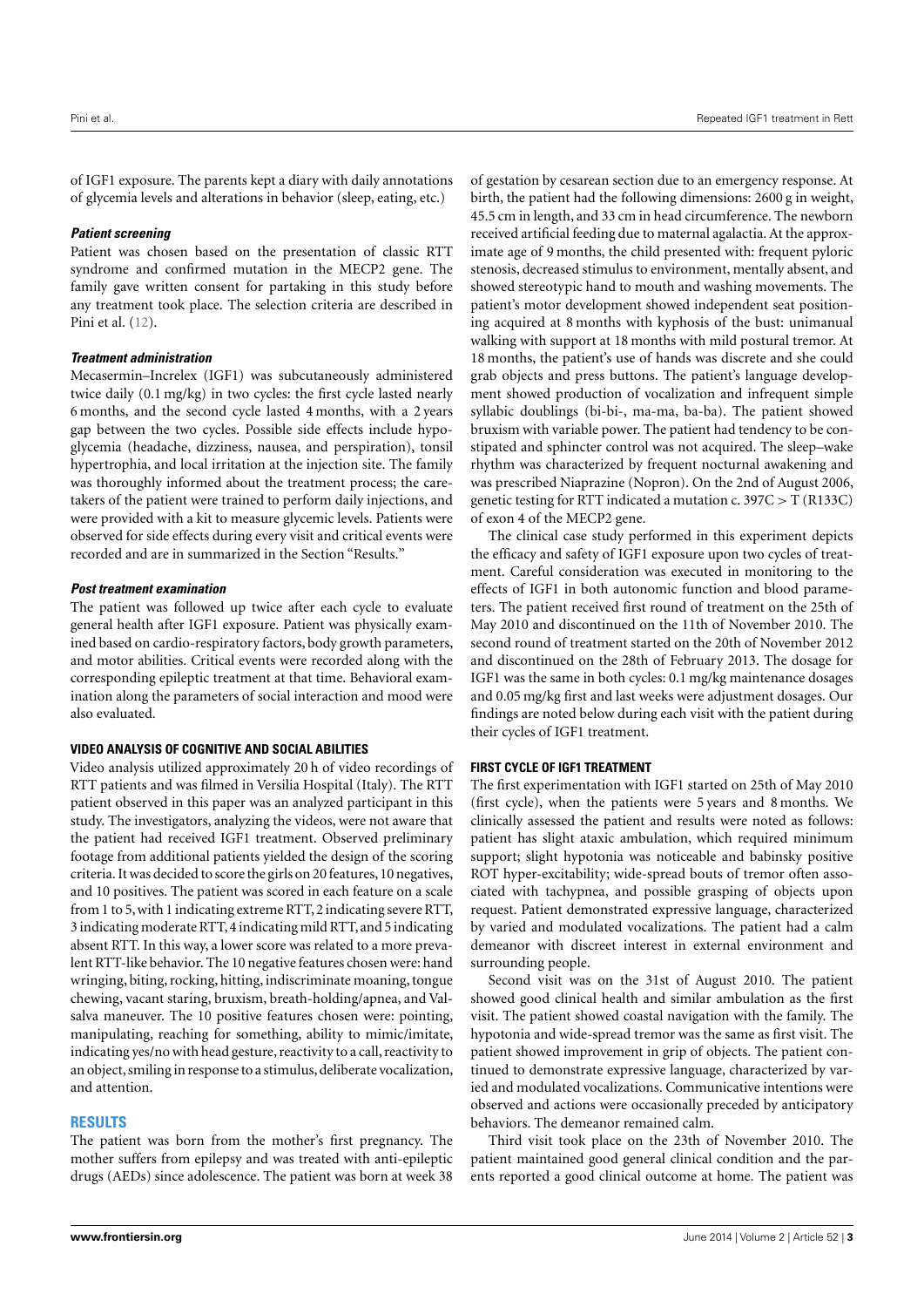able to ambulate with unimanual support with tendency to externally rotate the march of the lower limbs, and launch of the same. The use of hands to engage in patterns of action with objects have been a new observation, such as pressing a button or lever to get a visual or sound effect. The patient demonstrates good conduct and interaction with unfamiliar people. The food and sleep–wake rhythm is regular, while obstinate constipation persists.

The patient was discontinued from IGF1 on the 27th of November 2010 and clinical assessments were continued.

The fourth visit was on the 15th of February 2011. The clinical observations were almost unchanged from the previous visit. The gait seemed to have improved, even when the child fatigued easily. There was a submission of critical events that took place. On the 8th of February 2011, at 10:40 a.m. the first epileptic crisis lasting 2–3 min was characterized by tremor, hypotonia, eyes wide and staring into space. This was followed by sleep. Secondary crisis showed facial and perioral cyanosis, tremor, and blank stares, followed by sleep. A third crisis at 6:10 p.m. noted guttural verses, staring, stiffening, and blank stares followed by sleep. A fourth crisis occurred at 7:30 p.m. where stiffening, staring, perioral cyanosis, pallor of the face, and strange vocalizations followed by sleep. Vomiting, facial and perioral cyanosis, and guttural sounds characterized the fifth crisis at 9:30 p.m. On the 9th of February 2011, the patient had a fever of 37.3°C. At 12:35 p.m., the first crisis lasted a minute and was characterized by salivation, perioral and facial cyanosis, absent eyes, and potential hypotonia causing the patient to fold on itself.

The second crisis (on February 9th) occurred at 1:38 p.m. and lasted 3 min; characterized by perioral and facial cyanosis and mouth tremors followed by sleep. The third crisis occurred at 5:27 p.m. and lasted for 2 min, characterized by an absent gaze. On the 11th of February 2011 at 10:16 a.m., the patient was noticed to have staring eyes and making guttural sob like sounds. On the 12th of February 2011 at 10:00 a.m., the patient woke up with a frightened look, began trembling with tears, and guttural vocalizations. A second crisis occurred at 3:40 p.m. characterized by neck muscle failure and appearance of sleep while sitting on the toilet, with guttural vocalizations. On the 13th of February 2011, the patient presented with a fever of 38.3°C, pharyngitis, and began Zithromax treatment.

The fifth visit took place on the 24th of May 2011. The clinical examination showed good general condition and parents reported a stable clinical experience. The child had unimanual-supported ambulation with tendency to externally rotate and launch of the lower limbs. The clinician noted a decreased resistance during walking. The patient was observed to have a discreet use of hands when she grabbed objects and pressed buttons to get a visual or sound effect. Social interaction showed observation of the environment and the maintenance of eye contact for a longer duration of time. The patient maintained a serene mood. The food and sleep–wake rhythm were regular and constipation still persisted. Critical incidents occurred almost daily and were characterized by staring, gaze deviation to the left, and clonus of the limbs. On the 13th of April 2011, the child presented a crisis with the semiotics for a 10-min period, which required Micronoan administration. The patient's anti-epileptic therapy dosage was increased: valproate  $200 + 200$  mg/day.

The sixth visit took place on the 21st of October 2011. The clinical examination reported a good general clinical condition. The parents informed that the child was attentive, observational of the environment, interacting with people, and mood was serene. The critical events were reported to occur on awakening and were characterized by wide-eyed, clonus of the limbs, apnea, and cyanosis of the face. The patient then took Valproate: dosage of  $250 + 200$  mg/day.

Upon collection of the clinical data set for the first cycle, blood test showed no morbidity related to the treatment and a noticeable improvement in bone density. Glycemic values taken during each visit all remained well within reference value (60– 110 mg/dl), where the patients' average was 80 mg/dl and the range was between 75 and 86 mg/dl. The starting bone density measurement was taken on the 26th of May 2010 and a second one was taken at the end of first cycle on the 15th of February 2011. This measurement showed a BMD of 0.333 and 0.451, respectively.

Analysis of cognitive and social abilities show mixed results in positive and negative RTT features, in terms of improvement and disease progression (**[Figures 1](#page-4-0)** and **[2](#page-4-1)**). **[Figures 1](#page-4-0)** and **[2](#page-4-1)**, representing video analysis, note that the negative features (9 out of 10) increased more than positive features (5 out of 10). Hitting and breath-holding/apnea were the most improved negative features. Smiling in response to a stimulation, deliberate vocalization, and yes/no with head gesture were the most improved positive features. The patient shows an improvement in height percentile during the course of IGF1 treatment in almost immediate results, however, it returned to previous percentile among the discontinuation of the IGF1 treatment. No other significant correlations to the IGF1 treatment can be made from **[Table 1](#page-5-0)**. In the ISS evaluation, we noted a starting score of 4 in autonomic function, at the first dose of the cycle; and upon the last dose, the patient reduced to a score of 3 in autonomic function. This implies that the autonomic function restored as a result of IGF1 treatment. Another improvement noted by the ISS score was in growth and development from an ISS score of 6, at first treatment, to a score of 5, at last dosage. This also implies that IGF1 treatment improved the patient's growth and development. ISS scores are shown in **[Figure 3](#page-5-1)**.

#### **SUMMARY OF IGF1 EFFECTS AFTER THE FIRST CYCLE OF TREATMENT**

We found that IGF1 was well tolerated during the first cycle of treatment and did not show any side affect. The treatment produced an increase in height and BMI of the patient mostly during the first 3 months of treatment, and returned to baseline after the discontinuation of the drug (**[Tables 1](#page-5-0)** and **[4](#page-7-0)**). Significant benefits were noted as reduction of negative stereotypes, while the social and cognitive abilities did not show any significant improvement (**[Figures 1](#page-4-0)** and **[2](#page-4-1)**; **[Table 5](#page-8-0)**). IGF1 did not show any significant effect on ISS, with the exception of the autonomic function, that appear improved also after 6 months from the last IGF1 administration (**[Figure 3](#page-5-1)**; **[Table 6](#page-8-1)**).

#### **SECOND CYCLE OF IGF1 TREATMENT**

The next cycle of IGF1 treatment started on the 20th of November 2012, when the patient was 8 years and 2 months. Since the last visit, the patient is continuing the anti-epileptic therapy: Valproate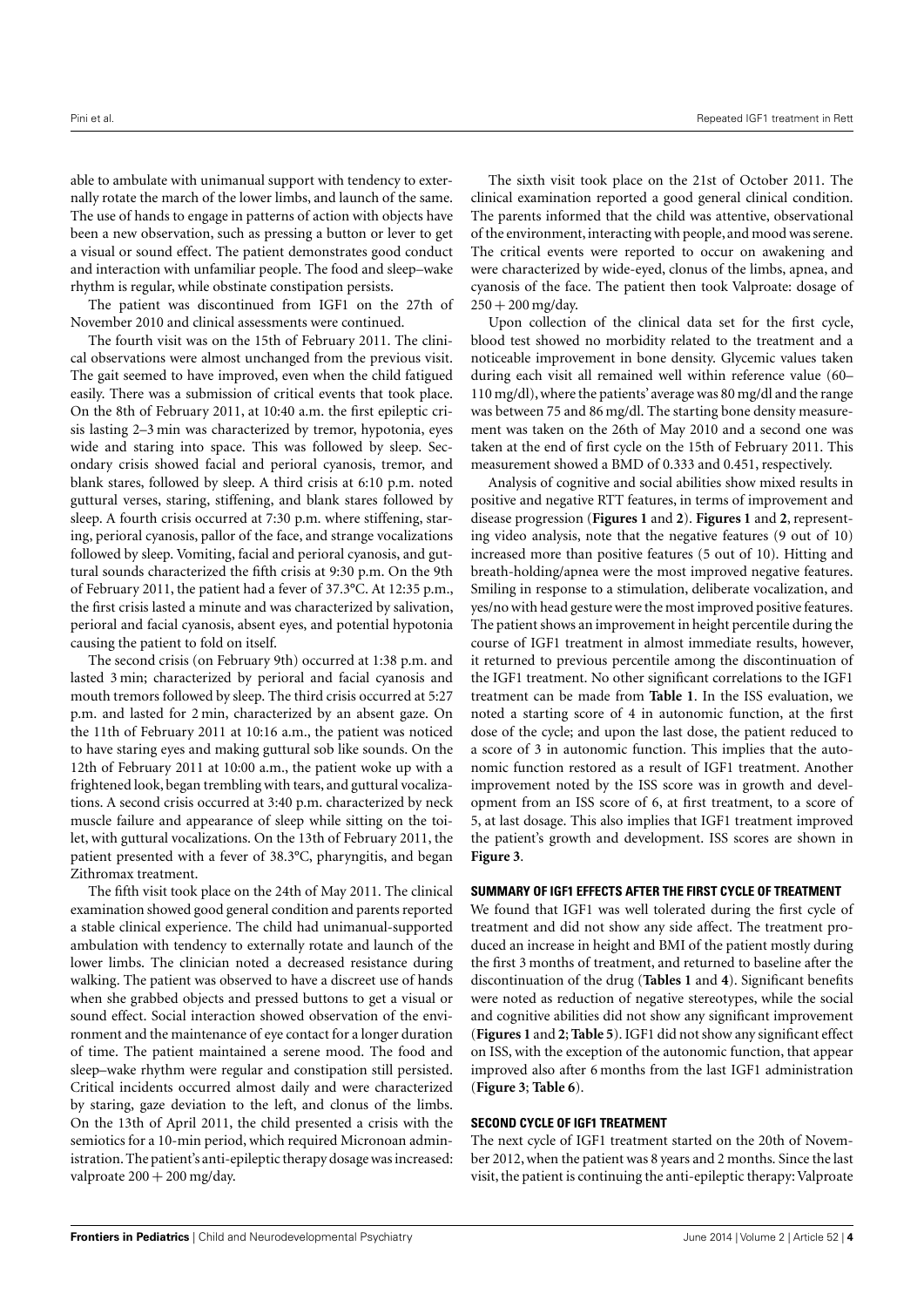

<span id="page-4-0"></span>**FIGURE 1 | IGF1 treatment affects different features in different cycles**. Comparison of the scores of individual features at T0 and T1 for negative **(A)** and positive **(B)** features in cycle 1 (left) and cycle 2 (right). Paired comparison with Wilcoxon test shows that IGF1 treatment improved

significantly negative features in cycle 1 (Wilcoxon test,  $p$ -value = 0.014), but not in cycle 2 (Wilcoxon test,  $p$ -value = 0.07). Viceversa, for positive features the effect was significant in cycle 2 (Wilcoxon test,  $p$ -value = 0.016), but not in cycle 1 (0.3).



<span id="page-4-1"></span> $(250 + 200 \text{ mg/day})$  and Levetiracetam  $(300 + 300 \text{ mg/day})$ . The clinical examination shows that health is fair and reported: patient has slight ataxic ambulation, which required minimum support; slight hypotonia was noticeable and Babinski positive ROT hyperexcitability; wide-spread bouts of tremor often associated with tachypnea; and possible grasping of objects upon request, but released after a few seconds. The patient has expressive language that is characterized by production of varied and modulated vocalizations. The mood of the patient is serene and there is a discreet interest in the environment and in surrounding people.

The second visit of the second cycle took place on the 29th of January 2013. The patient continues to have seizures three to four times a week characterized by eyes turned in backwards. The patient has an increased in dosage of Levetiracetam  $(350 + 350 \text{ mg/day})$  and maintained Valproate  $(250 + 200 \text{ mg/day})$ . The parents reported an increase in bruxism with a decrease in stereotypic mannerisms. The patient showed longer attention span, improved eye contact, and smiling. The dietary intake was good and constipation improved. The clinical examination reported: patient has slight ataxic ambulation, which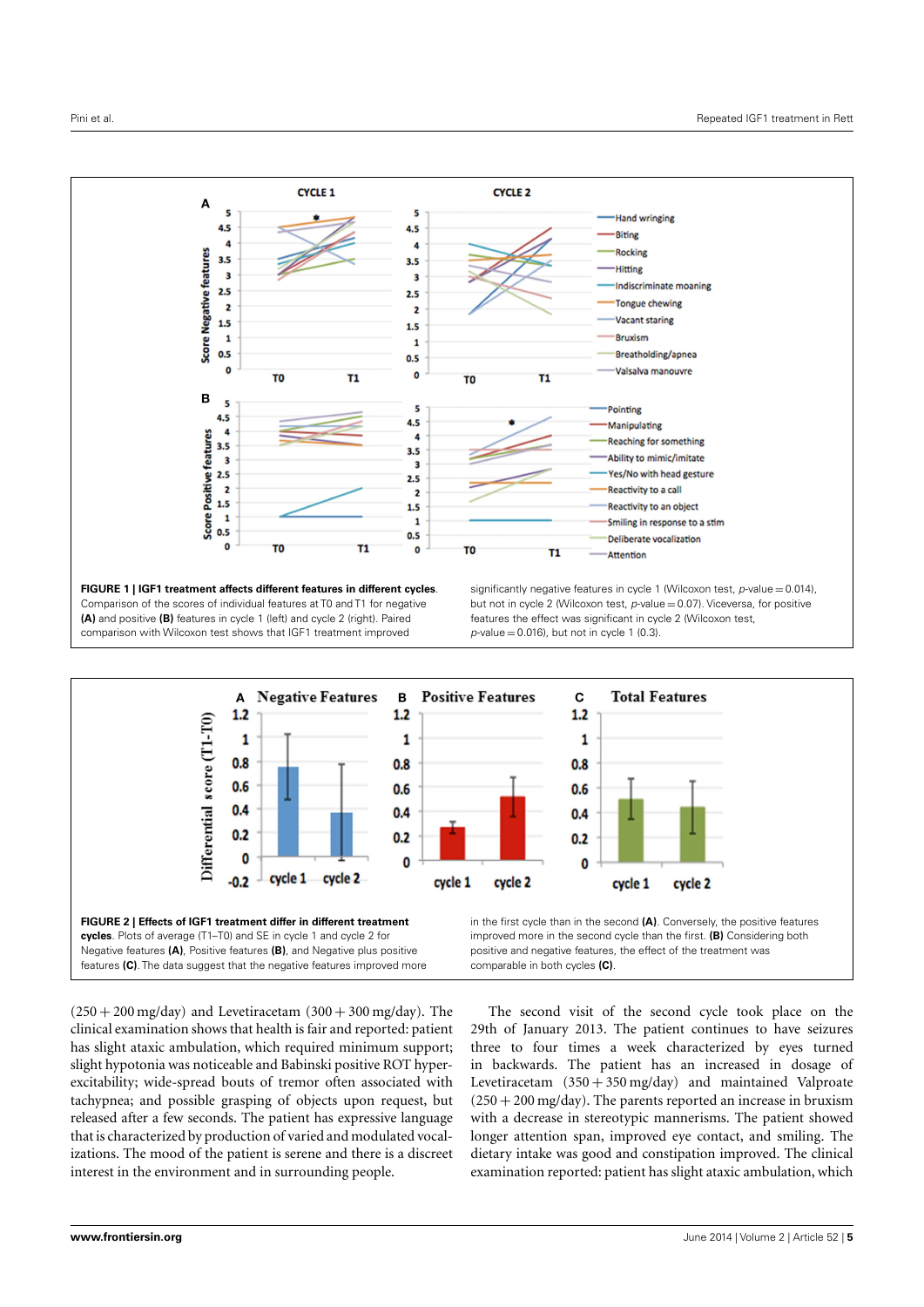required minimum support; slight hypotonia was noticeable and Babinski positive ROT hyper-excitability; wide-spread bouts of tremor often associated with tachypnea; and possible grasping of objects upon request, but released after a few seconds. The patient had expressive language characterized by production of varied and modulated vocalizations. The mood of the patient was serene and there was a discreet interest in the environment and in surrounding people. We took extra note in the slight improvement of attention: specifically indicating that the patient holds her gaze for the duration of the smile and she seems more interested in the environment. Motor stereotypes decreased slightly while bruxism increased.

The third visit took place on the 3rd of December 2013. The grandfather informs about an improvement in attention span to external stimuli throughout the visual field laterally. The communication capability is improved and characterized by the improved ability to stare at an object that the patient wants to play with or a place that the patient wants to go. He also noticed an improved grip on objects. The mother reports that the patient eats less and tremors and bruxism have increased. She also states that sleep patterns are altered by presence of numerous episodes of pavor during sleep and wake states. The clinical examination reported:

<span id="page-5-0"></span>**Table 1 | Growth parameters during first cycle of treatment**.

| Visit | (kg) | Weight Percen-<br>tile | (c <sub>m</sub> ) | Height Percen-<br>tile | Head<br>circum-<br>ference | Percen-<br>tile | BMI   |
|-------|------|------------------------|-------------------|------------------------|----------------------------|-----------------|-------|
| 1     | 14.2 | 4                      | 104.5             | 4                      | 48                         | 2               | 13    |
| 2     | 15.2 | 4                      | 108               | 10                     | 48                         | 2               | 13.03 |
| 3     | 17   | 4                      | 108.5             | 10                     | 48                         | 2               | 14.5  |
| 4     | 17   | 4                      | 108.5             | 10                     | 48.4                       | 2               | 14.5  |
| 5     | 16.7 | 4                      | 110.6             | 4                      | 48.4                       | 2               | 13.8  |

This table compares the growth parameters of the RTT patient in the first cycle with the average child of same age.The patient remains in low percentiles, despite improvements in height during IGF1 application.

patient has slight ataxic ambulation, which required minimum support; slight hypotonia was noticeable and Babinski positive ROT hyper-excitability; wide-spread bouts of tremor often associated with tachypnea; and possible grasping of objects upon request, but released after a few seconds. The patient has expressive language that is characterized by production of varied and modulated vocalizations. The mood of the patient is serene and there is a discreet interest in the environment and in surrounding people. The clinician took another extra note in the slight improvement of attention: specifically indicating, again, that the patient holds her gaze for the duration of the smile and she seems more interested in the environment. Motor stereotypes decreased slightly while bruxism increased.

Suspension of the second cycle of IGF1 occurred on the 28th of February 2013.

The following clinical observation was recorded on the 21st of May 2013. An anamnestic incident was recorded with a slightly increased frequency of seizures and every crisis has a longer duration of action. There is a constant intense tremor present. Parents observe the patient suffering from pharyngitis and a decrease in appetite. The clinical observation includes the patient being pale and sleepy, while being poorly responsive to environmental stimulation. They informed about two critical episodes in the morning with semiology and in few seconds durations. The gait was possible with minimal support and appeared ataxic. Slight hypotonia was noticeable and Babinski positive ROT hyper-excitability. Widespread bouts of tremor were noted in association with tachypnea. There was grasping of objects on presentation, but released after a few seconds. The stereotypes were unchanged.

Clinical data sets provided no insight into the second cycle of IGF1 treatment in blood work or growth parameters (**[Table 2](#page-6-0)**). Glycemic values taken during each visit all remained well within reference value (60–110 mg/dl), where the patients' average was 78.2 mg/dl and the range was between 73 and 84 mg/dl. The starting bone density measurement was taken on the 20th of November 2012 and a second one was taken at the end of the second cycle on the 21st of May 2013. This measurement showed a BMD of 0.426 and 0.465, respectively.

<span id="page-5-1"></span>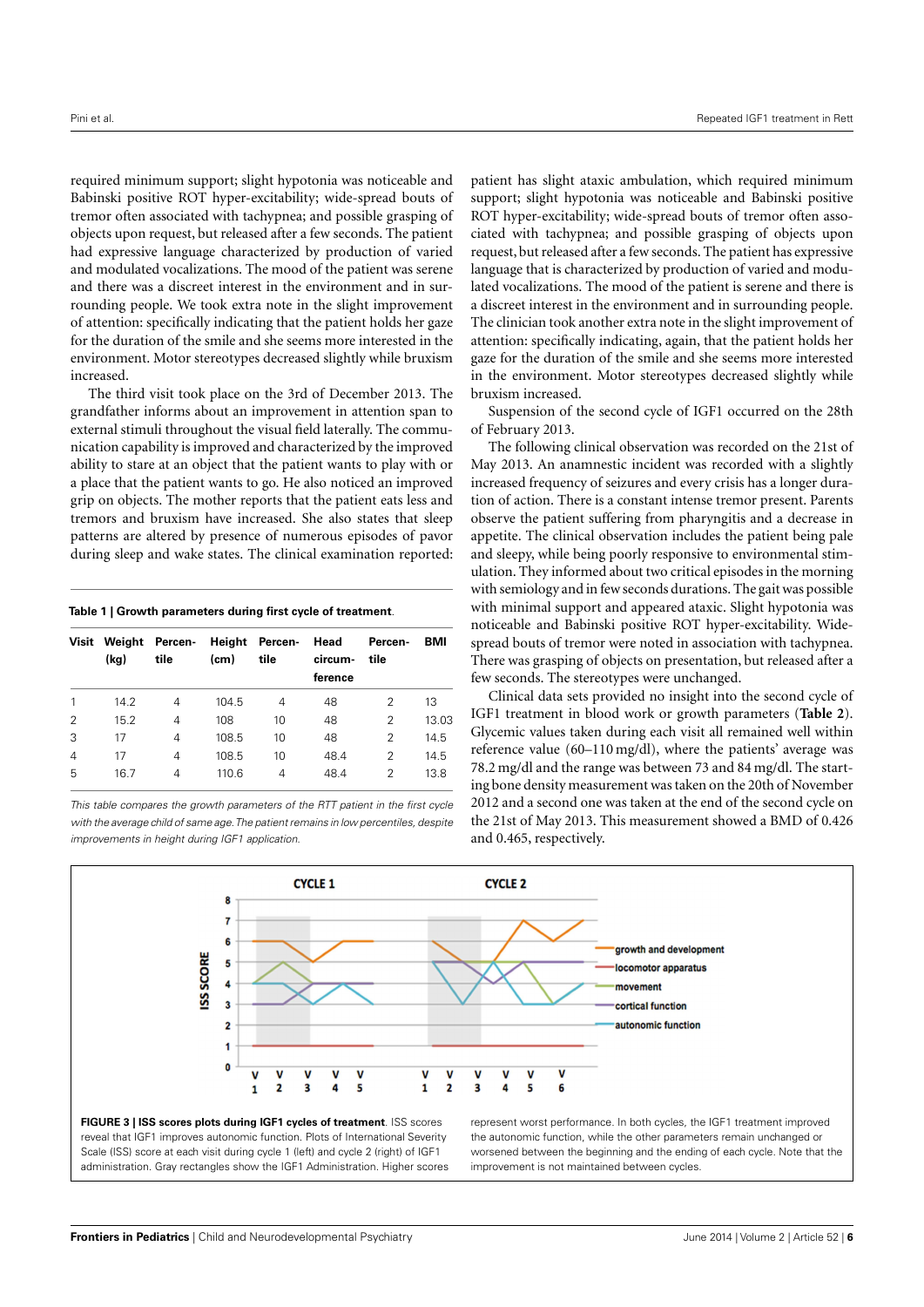<span id="page-6-0"></span>

|  |  | Table 2   Growth parameters during second cycle of treatment. |  |  |  |  |
|--|--|---------------------------------------------------------------|--|--|--|--|
|--|--|---------------------------------------------------------------|--|--|--|--|

| <b>Visit</b> | Weiaht<br>(kg) | Percen-<br>tile | (c <sub>m</sub> ) | Height Percen- Head<br>tile | circum-<br>ference | Percen-<br>tile | <b>BMI</b> |
|--------------|----------------|-----------------|-------------------|-----------------------------|--------------------|-----------------|------------|
| 1 and 2      | 15             | 3               | 115               | 4                           | 48                 | 2               | 11.3       |
| 3            | 16             | 3               | 118.5             | 5                           | 48.2               | 2               | 11.5       |
| 4            | 16.1           | 3               | 118.5             | $\overline{4}$              | 48.2               | 2               | 11.5       |
| 5            | 15.4           | 2               | 119.4             | 3                           | 48.2               | 2               | 10.8       |

This table shows the growth parameters during the second cycle of IGF1 treatment. There are no significant contributions to these characteristics given by the treatment. The patient maintains in low percentiles during the second IGF1 treatment cycle.

The patient shows mixed results for positive and negative phenotypes based on the video analysis (**[Figures 1](#page-4-0)** and **[2](#page-4-1)**), however no adverse effects are noted in association with the second cycle of IGF1 treatment. **[Figures 1](#page-4-0)** and **[2](#page-4-1)**, representing video analysis, note that the negative features (4 out of 10) increased less than positive features (6 out of 10). Hand wringing and biting showed most improvement in negative features. Reactivity to an object and deliberate vocalization showed the most improvement in positive features. In the ISS evaluation: we noted a starting score of 6 in autonomic function, at the first dose of the cycle; and upon the last dose, the patient reduced to a score of 5 in autonomic function. This implies that the autonomic function restored, again, as a result of IGF1 treatment. Another consistent improvement noted by the ISS score was in growth and development from an ISS score of 6, at first treatment, to a score of 5, at last dosage. This also implies that IGF1 treatment improved the patient's growth and development. ISS scores are shown in **[Figure 3](#page-5-1)**.

### **SUMMARY OF IGF1 EFFECTS AFTER THE SECOND CYCLE OF TREATMENT**

In the second cycle of treatment, there were no significant effects of IGF1 on the growth parameters of the patient (**[Tables 1](#page-5-0)** and **[4](#page-7-0)**). The scoring of the cognitive and social abilities, as well as the negative features of Rett, shows a general worsening of the conditions between the end of the first cycle and the starting of the second cycle of treatment. The second treatment with IGF1 produces a significant improvement in the scoring for the social and cognitive abilities, but no effects are visible on the negative symptoms of RTT (**[Figures 1](#page-4-0)** and **[2](#page-4-1)**; **[Table 6](#page-8-1)**). The ISS components show a mixed effect of IGF1 on different features, with overall a long term improvement of movement and autonomic functions (**[Figure 3](#page-5-1)**; **[Table 5](#page-8-0)**).

# **FOLLOW-UP EXAMINATIONS POST CYCLES**

On September 24, 2013, the patient was 9 years old with a body mass index of 10.13 (normal values between 19 and  $25 \text{ kg/m}^2$ ). The occipital–frontal cortex circumference was 48.2 cm and her weight was 14.6 kg. The patient's results in this report came from the evaluations of the autonomic nervous system in quiet conditions. **[Table 3](#page-6-1)** depicts the cardiovascular examination that took place on this date.

The results showed normal breathing patterns for 21.2–35.9% of mixed tachypnea breath, 12.2% of deep breaths, 7.4% of

#### <span id="page-6-1"></span>**Table 3 | Cardiovascular reflexes range during cycles**.

| <b>Cardiovascular reflexes</b> | <b>Examined values</b> | <b>Normal values</b> |  |
|--------------------------------|------------------------|----------------------|--|
| Cardiac vagal tone             | 5.63                   | $6 - 19$             |  |
| Heart rate                     | 90.1 beats/min         | 60-140 beats/min     |  |
| Respiratory rate               | 20 breaths/min         | 18-28 breaths/min    |  |

This table depicts that the patient falls with in the normal reference range for three out of the four cardiovascular reflexes that we observed. Cardiac vagal tone is just slightly under the reference value.

breath-holding episodes, 8% of hyperpnea, and 3.8% of apnea episodes. The average heart rate recorded is about 90 beats per minute, while the mean values of CVT in relaxation amounted in about 5.6; where the registered CVT peaks results are of average and significant.

The phenotype of the cardiopulmonary patient was classified as forced (40.2%). The general autonomic framework was that of a basal level vagal tone, which is slightly lower than normal. There were multiple types of respiratory rhythm abnormalities that were indicative of instability within the respiratory centers of the brainstem.

On 11 March 2014, a second follow-up examination was recorded. The parents noted some changes in seizure related events. Since November of 2013, the patient took Carbamazepine (25 mg in the morning and 50 mg in the evening), which was suspended while being treated with Levetiracetam. The latest crisis occurred a week before this examination where the patient had a cluster of six episodes on the same day. The patient grew agitated and had difficulty falling asleep, so Valium was given by the parents.

At this time, the patient was currently attending third grade class with support and rehabilitative physiotherapy continues 2 days a week (partially at ASL and partially privately) with swimming integrated. She was on the following AEDs: depakote (250 mg in morning and 250 mg in the evening), Carbamazepine (5 mg in morning and 50 mg in the evening), and Pepidax.

The general health conditions were satisfactory. The patient was able to autonomously maintain the sitting position with ataxia of the trunk and ambulation requires support. Tremors were noticed and the detection of bruxism. Scoliosis was absent, while there was reduced muscle tropism. The patient made little facial expression, with eye contact being only possible if the child is evoked several times; language was absent. During the visit, there were no manual stereotypes; however, the parents report it occurred when the patient was tired. The patient showed fluctuation in vigilance, and during the visit the child was alert and responsive. During neurological examinations, the child had suddenly fallen asleep for few minutes at a couple of occasions. The physician recommended that it was advisable for the patient to continue the rehabilitation treatment that was already in progress.

#### **COMPARISON OF IGF1 EFFECTS DURING AND AFTER THE TWO CYCLES**

In order to compare the effects of IGF1 between the two cycles, we considered the relative values of each parameter (growth parameters, ISS scores, cognitive, and social abilities scores) during and after the termination of the drug administration, grouping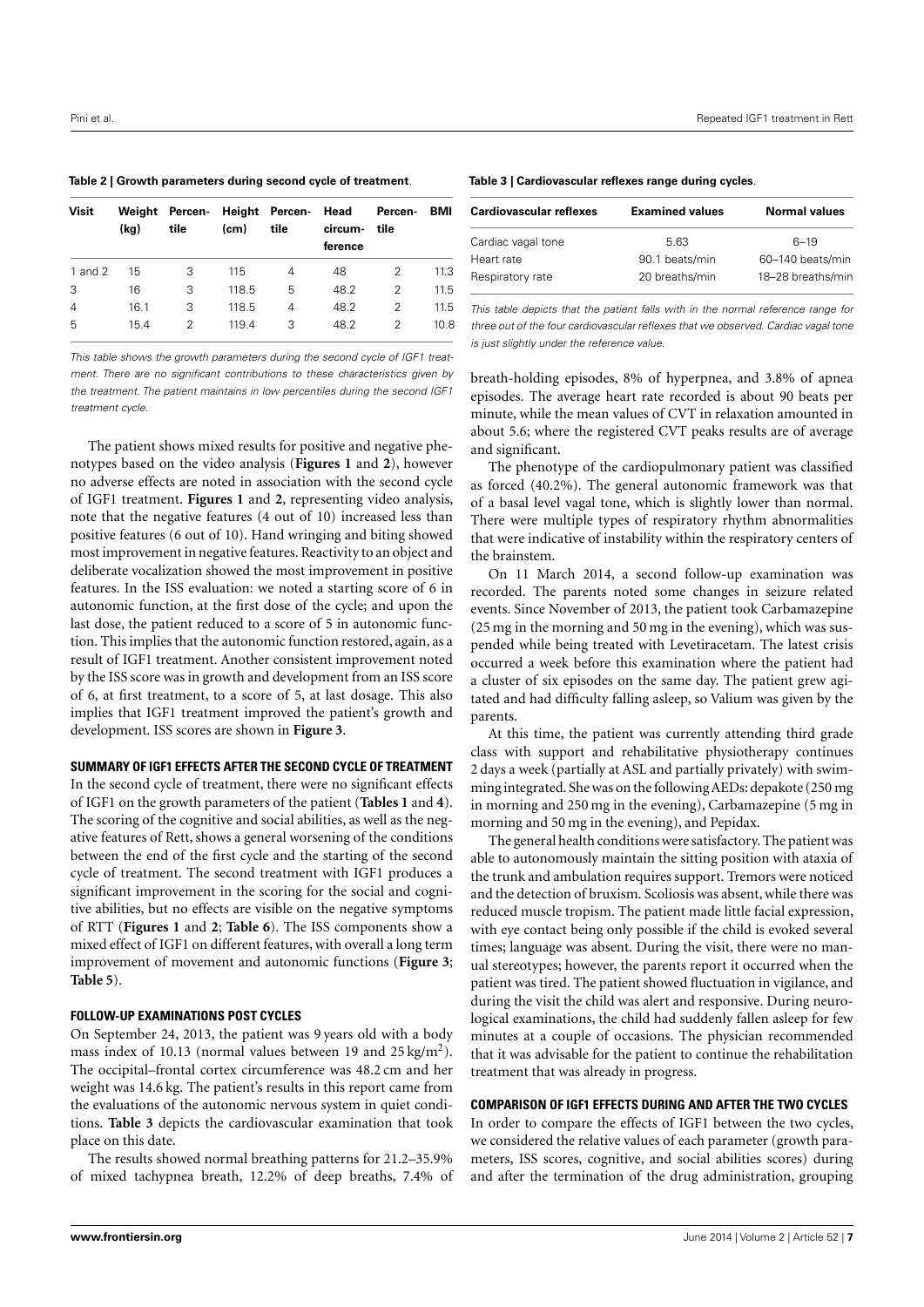together the effects during IGF1 administration and after the suspension of the drug (**[Figure 4](#page-7-1)**). In particular, for the effects during the two cycles, was considered the differences between the last visit during treatment and the visit before treatment (**[Figure 4A](#page-7-1)**). For the preservation of the effects after the cycles, we considered the difference between the values at the last visit post treatment and the values of the last visit during treatment (**[Figure 4B](#page-7-1)**). We observed that the effects of the drug were comparable between the two cycles, and even with a slight positive effect during the first cycle, there were no significant differences (two tailed  $t$ -test,  $p$ -value = 0.28).

#### **EPILEPTIC HISTORY DURING OBSERVATION**

The patient was enlisted into the study in March 2010, but because of an onset of epilepsy during this month the start treatment was postponed to May. There were two critical incidents between the months of March to May and on average the crisis occurred at a frequency of four/month. The patient then commenced the first cycle of IGF1 treatment on the 25th of May 2010. The epileptic treatment during this time was Valproate. From the time of the previous visit to the next visit on the 31st of August 2010, there were five critical episodes reported while on the Valproate therapy, on average the crisis during IGF1 administration have the same intensity and frequency than before the treatment. More frequent critical incidents occurred between the second and third visit, where the patient was on Valproate. Following this visit, there was the suspension of IGF1 on the 27th of November in 2010. On the fourth visit,15th of February 2011,after the suspension of IGF1 administration, the crisis appeared in clusters on several occasions. At this point, the epileptic therapy was adjusted to Valproate plus Frisium (for when the patient has many crises). By the fifth visit on the 24th of May 2011, critical episodes became more frequents and occurred on almost a daily basis. The therapy was Valproate, while Frisium was suspended. Visit six, on the 21st of October 2011, indicated critical episodes occurring upon awakening. Still the patient remained on Valproate.

The second trial start date occurred on the 20th of November of 2012. Critical episodes are daily and the epileptic therapy was Valproate and Levatiracetam. The second visit showed similar critical episodes on a daily basis. Suspension of IGF1 occurred on the



<span id="page-7-1"></span>**FIGURE 4 |The effects of IGF1 treatment for each cycle are comparable**. The plots represent the differential scores of growth parameters, ISS scores and Social and cognitive scores, before and after IGF1 Administration [EFFECTS **(A)**], and in follow-up studies [PRESERVE **(B)**]. Although we observe a slightly major efficacy of IGF1 during the first cycle of treatment, the differences are limited and they are not significant.

28th of February 2013. The third visit took place on the 12th of March 2013, where the critical episodes remain daily. The crisis did not change with the administration of IGF1 treatment and the epileptic therapy remained on Valproate and Levatiracetam. On the 24th of September 2013, the critical episodes were reported the same on a daily basis. During this fourth visit, the patient was on the same epileptic treatment. On the 28th of October 2013, the epileptic therapy was changed: Levitiracetam was removed and Carbamazepine was added. The sixth visit, on the 3rd of November 2014, reported that Carbamazepine caused a thinning out of critical episodes, but they were clustered. The epileptic therapy was carbamazepine and valproic acid.

#### **DISCUSSION**

The use of IGF1 represents an appealing therapy for RTT. Due to IGF1 affecting multiple symptoms of RTT in animal models, its noticeable benefits from pediatric use, and its physical properties allowing it to cross the blood brain barrier; pilot trials [\(12,](#page-9-11) [13\)](#page-9-12), indicated that IGF1 is safe and tolerable for treatment of RTT patients.

Considering the finding that any treatment for RTT should be administered for life [\(8\)](#page-9-7), our research addresses the issue of multiple IGF1 treatments and tolerability in children with RTT syndrome. During our first study [\(12\)](#page-9-11), we observed the major improvements during the first weeks of IGF1 treatment, and for this reason, we decided to reduce the time of the second treatment to 20 weeks. These findings are in line with the study by Khwaja et al. [\(13\)](#page-9-12), where the amount of IGF1 in the serum decreases during the administration period, and the authors suggest that an adjustment of the dosage and administration time could be more beneficial to the Rett patients.

Although our study is mostly oriented in confirming the safety and tolerability of IGF1 through multiple cycles, we observed an overall improvement of autonomic function during IGF1 treatment, and then a lessening of improvement upon suspension of IGF1 (**[Figure 3](#page-5-1)**; **[Table 5](#page-8-0)**). We recorded no hypoglycemia, which indicates that IGF1 shows good toleration in patients. This is important because it is one of the main risks associated with IGF1 treatment [\(13\)](#page-9-12).

<span id="page-7-0"></span>

| Table 4   Differential scores of growth parameters during cycles. |  |  |  |
|-------------------------------------------------------------------|--|--|--|
|-------------------------------------------------------------------|--|--|--|

| <b>Growth parameters</b> |               | Cycle 1         | Cycle 2       |          |  |
|--------------------------|---------------|-----------------|---------------|----------|--|
| Differential score       | <b>Effect</b> | <b>Preserve</b> | <b>Effect</b> | Preserve |  |
| Weight                   | 2.8           | $-0.3$          |               | $-0.6$   |  |
| Height                   | 4             | 21              | 3.5           | 0.9      |  |
| Head circumference       | 0             | 0.4             | 0.2           | 0        |  |
| <b>BMI</b>               | 1.5           | $-0.7$          | 0.2           | $-0.7$   |  |

This table summarizes the differential scores for each component of the growth (listed on the left), considering the difference at the end versus the beginning of the treatment (effect) and the difference after 6 months from the last administration versus the scores on the day of the last administration (preserve).The original scores are those reported in**[Tables 1](#page-5-0)** and **[2](#page-6-0)**.The improvements are highlighted in green, and the worsenings are highlighted in red.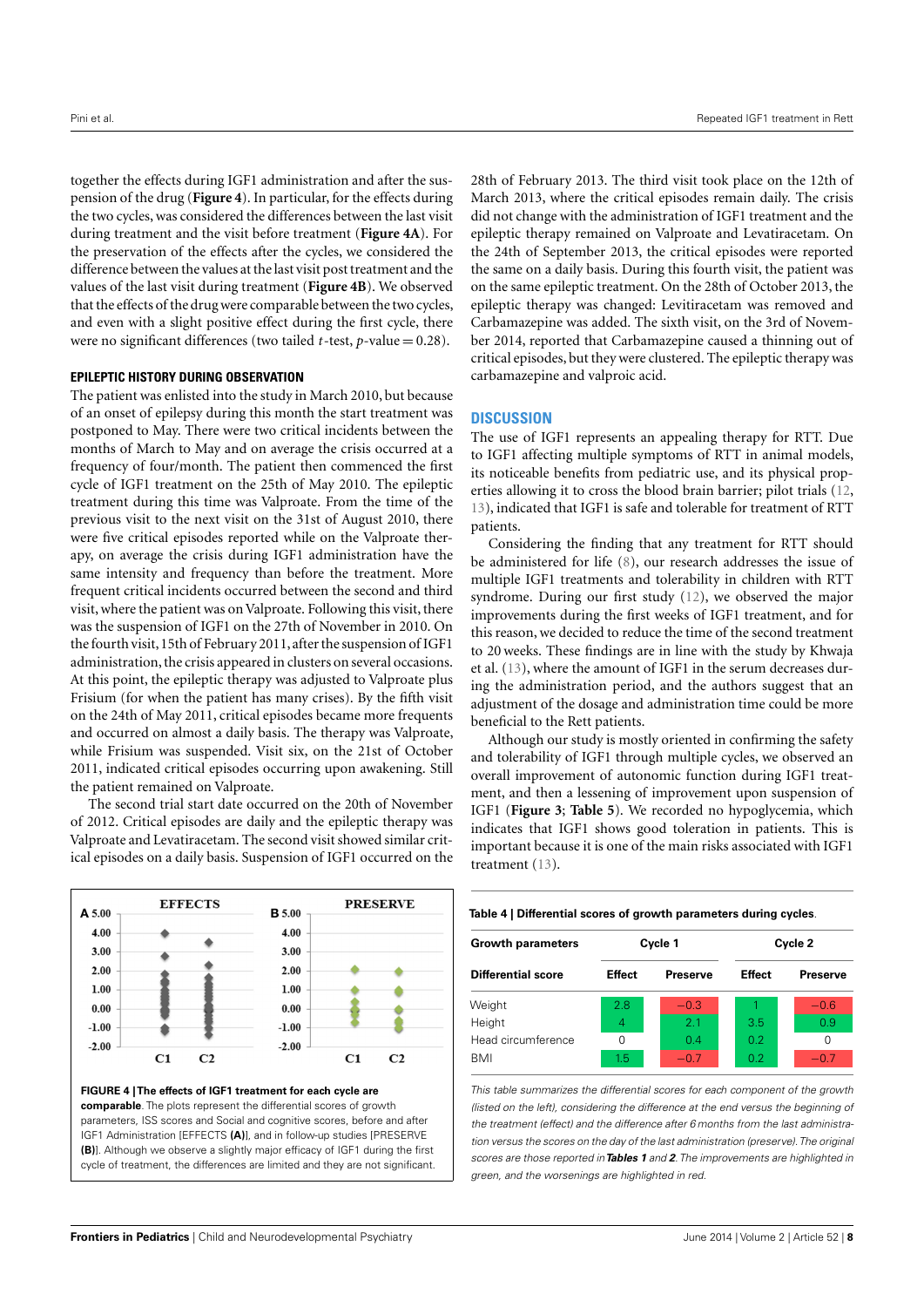In this study, similarly to what reported in the past and by other researchers [\(12,](#page-9-11) [13\)](#page-9-12), we did not observed any specific influence of IGF1 treatment on epileptic episodes: the appearance of the epileptic crisis preceded the first cycle of IGF1 administration, and the intensity and frequency of the episodes remained on average the same before and after the treatment. The intense episodes reported between the second and third week during the first cycle of treatment, can be due to an endogeneous evolution of the crisis, as suggested also by the increased frequency after the interruption of the treatment (which required an adjustment of the therapy). Before starting the second IGF1 administration, the crisis had a daily frequency and they remained unaltered during the whole cycle of treatment. These observations are in accordance to the literature in pediatric syndromes, where IGF1 is not associated to an increase in seizures, but rather epileptic phenotype is associated to decreased IGF1 levels in the serum [\(14,](#page-9-13) [15\)](#page-9-14). On the contrary, it is possible that the seizure medication hindered the positive effects of IGF1. It would be interesting to compare the effects of IGF1 administration in patients treated with valproate versus patients treated with alternative AEDs.

Insulin-like growth factor 1 has also been considered to be more effective when given in acute intermittent pulses, versus chronic dosing. One noted side effect from IGF1, was that long term IGF1 administration has linkage with potential puberty effects; which is already accelerated in RTT [\(13\)](#page-9-12). Being that IGF1 has a strong feedback system, patient tolerance over cycles is worth exploring into for future studies. This implies the evaluation of lower doses in life-long treatment. An assessment of total effects on single analyzed relative parameters (ISS scores, cognitive and social abilities, and growth parameters) showed that the effects observed with the first cycle of treatment were not significantly different from those in the second cycle of treatment (**[Figure 4](#page-7-1)**, two tailed *t*-test  $p$ -value = 0.28).

While there were some phenotypic benefits shown by the assessment of social and cognitive abilities, nine of the improvements remained after the first cycle was over, and no phenotypic improvement remained in the second trial as different phenotypes improved aside from attention. However, we observed motor control as another form of improvement. However, our research insight into motor control improvement may be a result of subjectivity further research is suggested to elucidate the validity of this potential benefit. Our analysis confirms the results of Zoghbi's team, that whatever treatment is decided for RTT syndrome patients, it must be for life [\(8\)](#page-9-7).

The two studies of IGF1 safety and tolerability in RTT patients [\(12,](#page-9-11) [13\)](#page-9-12), showed similar results: IGF1 did not produce hypoglycemia and it is not associated to seizures, and overall is well tolerated by patients. In addition, we observed an improvement in autonomic function, and Khwaja and colleagues concluded that motor ability showed no measurable improvement, but also found

#### <span id="page-8-1"></span>**Table 6 | Differential scores of ISS scores during cycles**.

| <b>ISS components</b>  |               | Cycle 1         | Cycle 2       |                 |  |
|------------------------|---------------|-----------------|---------------|-----------------|--|
| Differential score     | <b>Effect</b> | <b>Preserve</b> | <b>Effect</b> | <b>Preserve</b> |  |
| Growth and development | -- 1          |                 | - 1           | 2               |  |
| Locomotor apparatus    | 0             |                 |               |                 |  |
| Movement               |               |                 |               | —1              |  |
| Cortical function      |               | O               | ÷             |                 |  |
| Autonomic function     | -             |                 |               | -               |  |

This table summarizes the differential scores for each component of the ISS (listed on the left), considering the difference at the end versus the beginning of the treatment (effect) and the difference after 6 months from the last administration versus the scores on the day of the last administration (preserve). The improvements are highlighted in green, and the worsenings are highlighted in red. Note that the decrease in the scoring are improvements for the ISS; on the contrary, increases in the scoring represent worsening.

| (T1-T0) score          | <b>Negative features</b> |                   | $(T1-T0)$ score               | <b>Positive features</b> |         |
|------------------------|--------------------------|-------------------|-------------------------------|--------------------------|---------|
|                        | Cycle 1                  | Cycle 2           |                               | Cycle 1                  | Cycle 2 |
| Hand wringing          | 0.67                     | 2.33              | Pointing                      | 0.00                     | 0.00    |
| <b>Biting</b>          | 1.33 <sub>1</sub>        | 1.67              | Manipulating                  | $-0.17$                  | 0.83    |
| Rocking                | 0.50                     | $-0.33$           | Reaching for something        | 0.50                     | 0.50    |
| Hitting                | 1.83                     | 1.33 <sub>1</sub> | Ability to mimic/imitate      | $-0.33$                  | 0.67    |
| Indiscriminate moaning | 0.67                     | $-0.67$           | Yes/No with head gesture      | 1.00 <sub>1</sub>        | 0.00    |
| Tonque chewing         | 0.33 <sub>1</sub>        | 0.17              | Reactivity to a call          | $-0.17$                  | 0.00    |
| Vacant staring         | $-1.17$                  | 1.67              | Reactivity to an object       | 0.00                     | 1.33    |
| <b>Bruxism</b>         | 1.50 <sub>1</sub>        | $-0.67$           | Smiling in response to a Stim | 0.83                     | 0.00    |
| Breath-holding/apnea   | 1.50                     | $-1.33$           | Deliberate vocalization       | 0.67                     | 1.17    |
| Valsalva maneuver      | 0.33 <sub>1</sub>        | $-0.50$           | Attention                     | 0.33                     | 0.67    |
| Overall                | 7.83                     | 3.67              | Overall                       | 3.17                     | 5.17    |

#### <span id="page-8-0"></span>**Table 5 | Differential scores of social and cognitive abilities during cycles**.

This table summarizes the differential scores for negative and positive features of the social and cognitive abilities assessment. Each number represents the difference of the score for the specific ability at the end of the treatment (T1) versus the beginning of the treatment (T0). Improvements are therefore positive numbers and they are highlighted in green, while worsening are negative numbers and are highlighted in red.